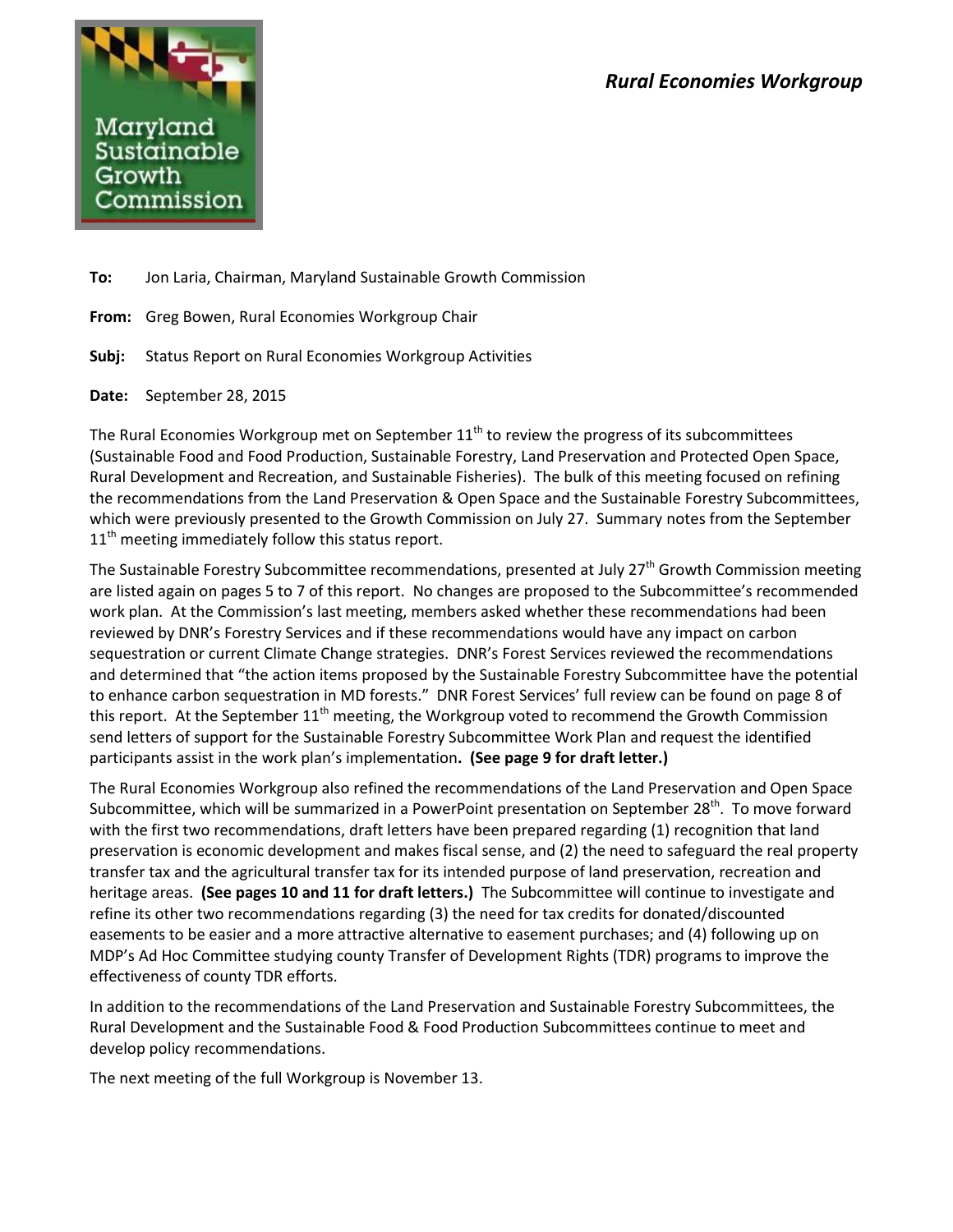| <b>Maryland Sustainable Growth Commission - Rural Economies Workgroup</b>                                                                                                                     |                                                                                          |                                                                                                   |  |
|-----------------------------------------------------------------------------------------------------------------------------------------------------------------------------------------------|------------------------------------------------------------------------------------------|---------------------------------------------------------------------------------------------------|--|
| <b>Agenda and Notes Document</b>                                                                                                                                                              |                                                                                          |                                                                                                   |  |
|                                                                                                                                                                                               |                                                                                          |                                                                                                   |  |
| <b>Meeting Notes For:</b>                                                                                                                                                                     |                                                                                          | <b>Rural Economies Workgroup</b>                                                                  |  |
| Date and time:                                                                                                                                                                                |                                                                                          | September 11, 2015 @ 1 pm                                                                         |  |
| Called by: Greg Bowen                                                                                                                                                                         |                                                                                          | Facilitator's Name: Chuck Boyd                                                                    |  |
| Greg Bowen, Chuck Boyd, Deborah Carpenter, Elliott Campbell, Debra Celnik, Daniel<br>Attendance:                                                                                              |                                                                                          |                                                                                                   |  |
|                                                                                                                                                                                               |                                                                                          | Colhoun, Nevin Dawson, Jason Dubow, Colby Ferguson, La Verne Gray, Charlotte                      |  |
|                                                                                                                                                                                               |                                                                                          | Lawson Davis, Les Knapp, Steve McHenry, Jim Mullin, John Papagni, Dru Schmidt-                    |  |
| Perkins, Dan Rider, Dan Rosen, David Umling, Duane Yoder<br>Chuck Boyd<br>Notes Taken By:                                                                                                     |                                                                                          |                                                                                                   |  |
| <b>Agenda and Notes:</b>                                                                                                                                                                      |                                                                                          |                                                                                                   |  |
| 1. Attendance - 19 members attended in person or by conference call.                                                                                                                          |                                                                                          |                                                                                                   |  |
|                                                                                                                                                                                               |                                                                                          |                                                                                                   |  |
| Status Report on the five (5) Subcommittees by each facilitator highlighting items discussed and<br>2.<br>future actions:                                                                     |                                                                                          |                                                                                                   |  |
| A. Sustainable Food and Food Production Subcommittee (La Verne Gray facilitator)                                                                                                              |                                                                                          |                                                                                                   |  |
| The Sustainable Food and Food Production Subcommittee met on August 4, 2015. The theme                                                                                                        |                                                                                          |                                                                                                   |  |
|                                                                                                                                                                                               |                                                                                          | of the meeting was: What is working - What are the Impediments? Joanna Kille, a member of         |  |
|                                                                                                                                                                                               | the Subcommittee and representing MDA, provided an overview of the marketing activities  |                                                                                                   |  |
|                                                                                                                                                                                               |                                                                                          | and strategies used by her department. Greg Bowen then provided a power point                     |  |
| presentation titled: Health, Safety and Zoning Regulations and their impact on the local food                                                                                                 |                                                                                          |                                                                                                   |  |
| <i>movement</i> . The presenter questioned, "What Can MSGC Do?" The suggested answers were 1)                                                                                                 |                                                                                          |                                                                                                   |  |
| Advocate for legislature and Governor to adopt a resolution urging all departments to                                                                                                         |                                                                                          |                                                                                                   |  |
| coordinate efforts to support local food systems; 2) Urge state land preservation programs to<br>give priority to helping beginning farmers get access to land; and 3) Urge state agencies to |                                                                                          |                                                                                                   |  |
| work together to address water and housing needs for farmers.                                                                                                                                 |                                                                                          |                                                                                                   |  |
|                                                                                                                                                                                               |                                                                                          |                                                                                                   |  |
| In response to these presentations the Subcommittee decided to first investigate the                                                                                                          |                                                                                          |                                                                                                   |  |
| impediments identified by both presenters with the intention of providing tools designed to                                                                                                   |                                                                                          |                                                                                                   |  |
| increase predictability of food sales for farmers.                                                                                                                                            |                                                                                          |                                                                                                   |  |
|                                                                                                                                                                                               |                                                                                          |                                                                                                   |  |
| The next step is to interview/survey agricultural marketing professionals throughout the state                                                                                                |                                                                                          |                                                                                                   |  |
| for their insight into the issues of safety and zoning regulations. The Subcommittee also<br>decided to look into the ways that other state agencies were involved in supporting the          |                                                                                          |                                                                                                   |  |
|                                                                                                                                                                                               | agricultural economy.                                                                    |                                                                                                   |  |
|                                                                                                                                                                                               |                                                                                          |                                                                                                   |  |
|                                                                                                                                                                                               |                                                                                          | Staff is in the process of talking to agricultural marketing professionals to identify issues and |  |
| concerns. The next meeting will include three marketing professionals recommended by the                                                                                                      |                                                                                          |                                                                                                   |  |
| Subcommittee for the purpose of sharing information.                                                                                                                                          |                                                                                          |                                                                                                   |  |
|                                                                                                                                                                                               |                                                                                          |                                                                                                   |  |
| B. Sustainable Forestry Subcommittee (Jason Dubow/Elliott Campbell facilitators)                                                                                                              |                                                                                          |                                                                                                   |  |
| Jason Dubow reported that the Forestry Subcommittee's report of "Priority Action Items,"                                                                                                      |                                                                                          |                                                                                                   |  |
| which lists eight recommendations to address impediments to an economically and                                                                                                               |                                                                                          |                                                                                                   |  |
| environmentally healthy forestry sector in Maryland, was presented to the Growth<br>Commission on July 27. The Growth Commission asked that the Subcommittee's                                |                                                                                          |                                                                                                   |  |
|                                                                                                                                                                                               |                                                                                          | recommendations be reviewed by DNR's Forestry Services to assess their climate change             |  |
|                                                                                                                                                                                               | implications. DNR's Forestry Service will be submitting its comments shortly, but it was |                                                                                                   |  |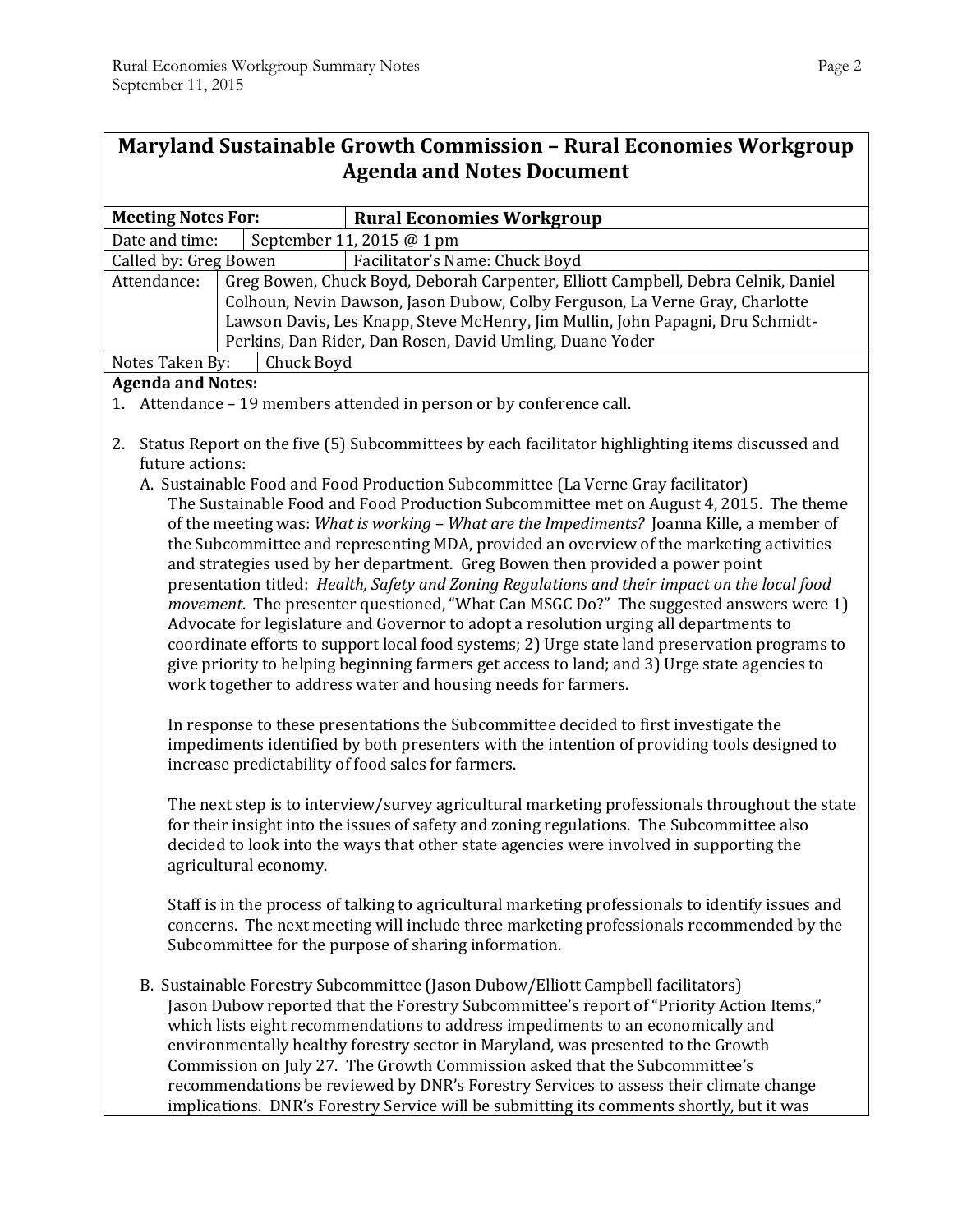reported that DNR will likely indicate that the Subcommittee's recommendation have no impact on carbon sequestration and climate change. Dan Rider stated the recommendations, in fact, should improve efficiency of forestry operations.

The Workgroup members then discussed what specific actions the Rural Economies Workgroup ask the Commission to take. It was recommended that the Commission should endorse the Subcommittee's Work Plan and send letters to the identified organizations requesting their participation in implementing the work plan. Greg Bowen also recommended including in the letter a request for an annual report to the Commission on the work plan's progress.

Steve McHenry made a motion to request the Commission to support the Sustainable Forestry Work Plan and to send letters to key agencies to help implement work plan and annually report on the plan's progress. No one opposed the motion.

C. Land Preservation and Protected Open Space Subcommittee (Dan Rosen facilitator) Greg Bowen explained the draft PowerPoint is intended to be used at the next Growth Commission meeting to summarize the Land Preservation Subcommittee report / recommendations. Mr. Bowen noted that this PowerPoint is probably too short at this point and needs some additional background information on the land preservation issue.

Dan Rosen reviewed each of the PowerPoint slides, and Workgroup members provided recommended changes to the presentation. Mr. Rosen will revise the PowerPoint presentation for the upcoming Growth Commission meeting.

The Workgroup members focused much of its discussion on Recommendations #1 and #2, and recommended that the Growth Commission should send letters emphasizing the economic benefits of land preservation and halting the diversion of real estate transfer tax and agriculture land transfer tax away from land preservation. The Workgroup members indicated that Recommendation #3 should be more general at this point focusing on the benefit of enhancing the tax credit program for donated/discounted easement sales, since the fiscal impact is not fully understood at this point. The Workgroup also acknowledged that the TDR Ad Hoc Committee is currently studying county TDR programs and suggested once the Committee has completed its study, the Workgroup may want to have a follow-up briefing on next steps/implementation of the TDR study.

- D. Rural Development and Recreation Subcommittee (Chuck Boyd facilitator) Mr. Boyd reported that MDP is developing some guidance documents to assist in the Priority Funding Area (PFA) designation and administrative processes. These are still under review and refinement and will be shared with the Subcommittee once a final draft is ready.
- E. Sustainable Fisheries Subcommittee (Chuck Boyd facilitator) This Subcommittee still needs to be organized. Chuck Boyd noted that due to staffing limitations this subcommittee is awaiting allocation of sufficient staff resources to move forward.
- 3. Next Workgroup meeting is November 13, at 1 pm at MDA Headquarters in Annapolis. Meeting will start with Rural Development Subcommittee items first.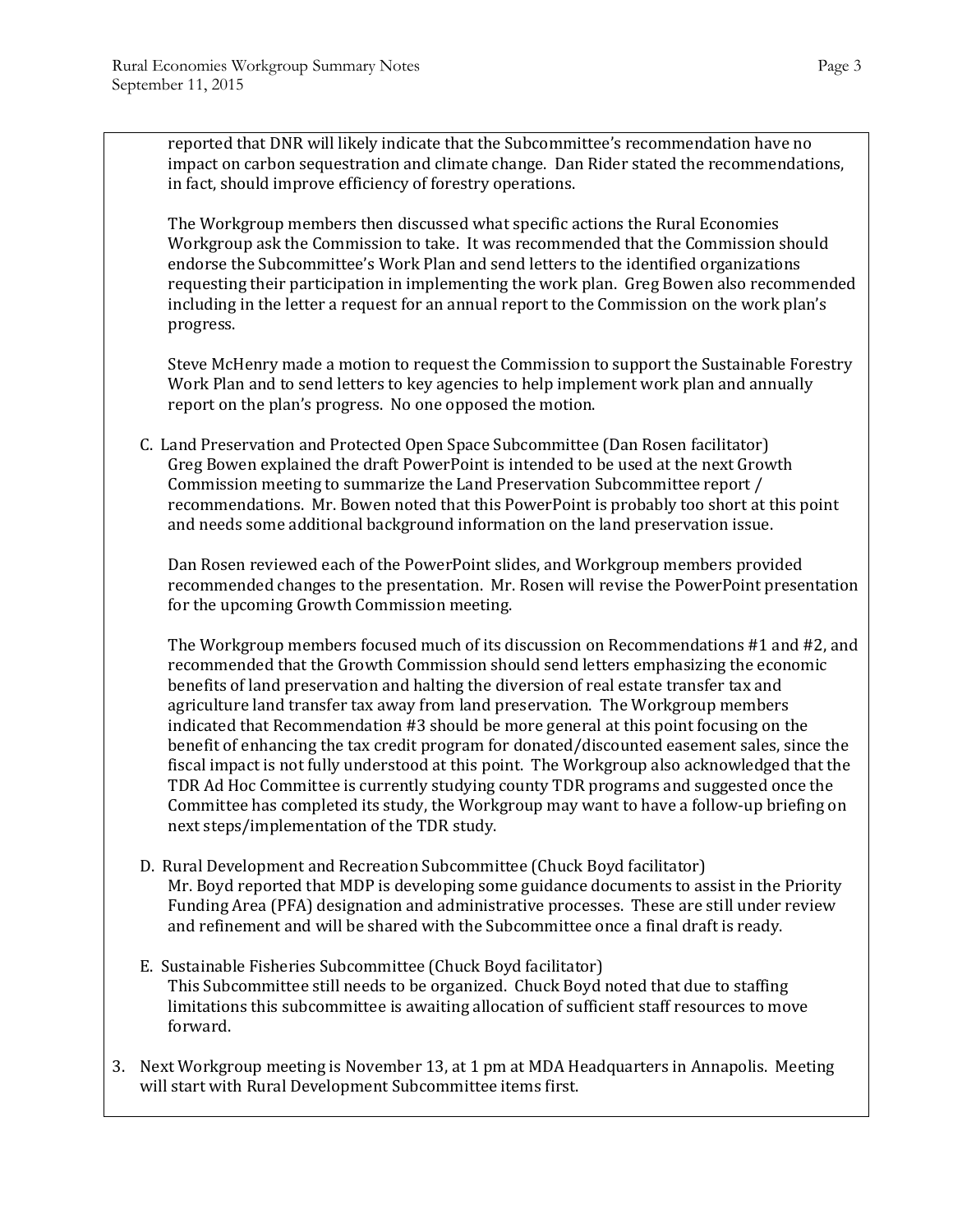'n

| <b>Key Actions (and</b>   | Describe action and indicate when action is due                         |
|---------------------------|-------------------------------------------------------------------------|
| who has agreed take       |                                                                         |
| on)                       |                                                                         |
| Sustainable<br>1.         | Prepare Commission letter to agencies endorsing Sustainable Forestry    |
| Forestry                  | Subcommittee Work Plan and asking for participation implementing work   |
| Recommendations           | plan                                                                    |
| 2. Land Preservation      | Revise Land Preservation PowerPoint slides based on comments at meeting |
| Report                    |                                                                         |
| 3.                        | Draft Letter to Governor and General Assembly regarding Recommendation  |
|                           | #1                                                                      |
| 4.                        | Draft Letter to the Joint Chairmen's Land Preservation Workgroup        |
| <b>Resource Materials</b> | - Subcommittee Meeting Notes                                            |
| used and draft            | ۰                                                                       |
| documents                 |                                                                         |
|                           |                                                                         |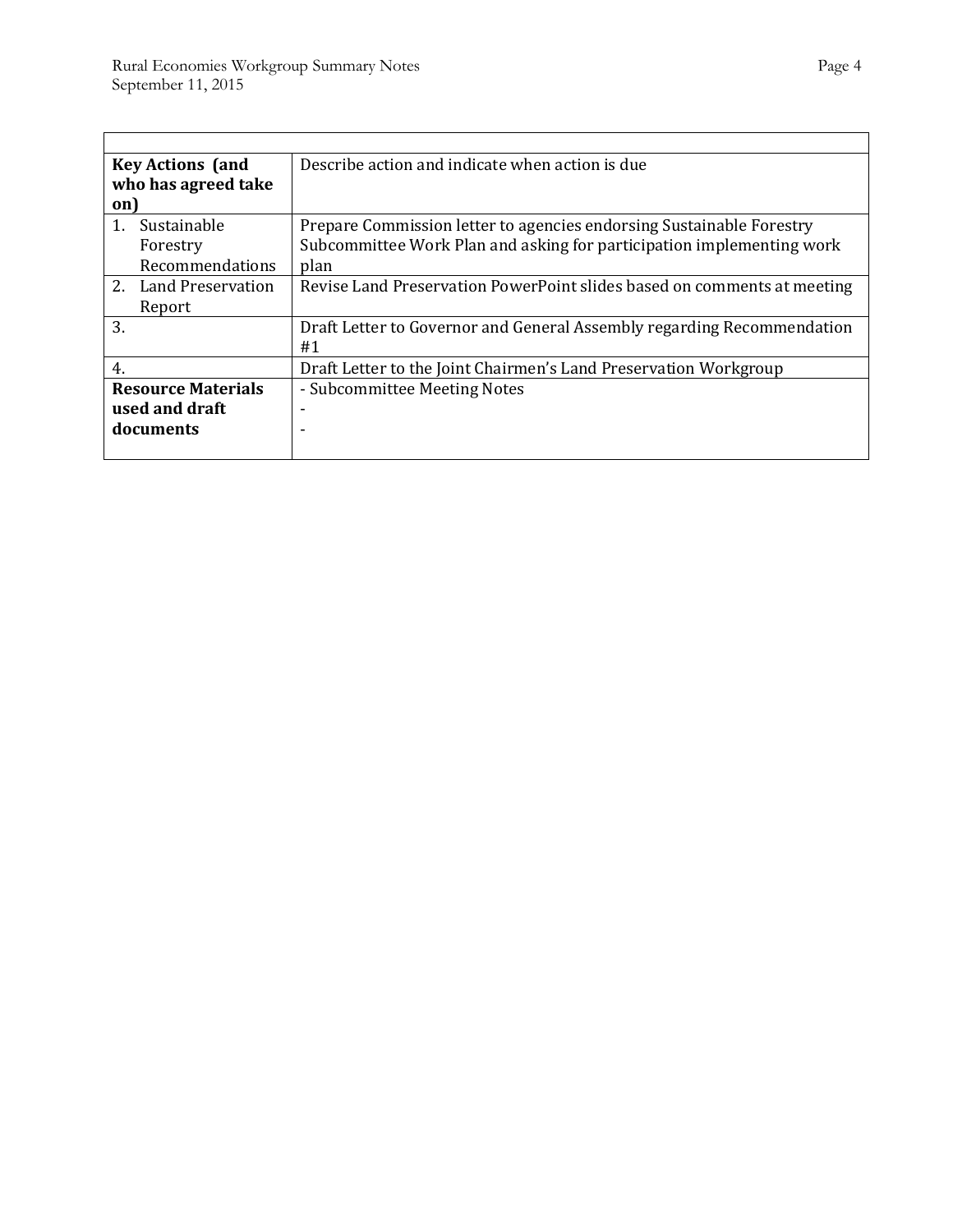# **Sustainable Forestry Subcommittee Report of Priority Action Items with Recommended Paths Forward**

The Sustainable Forestry Subcommittee of the Rural Economies Workgroup has identified several impediments to an economically and environmentally healthy forestry sector in Maryland, along with action items that would help in addressing them.

In each case below, as we move forward the Rural Economies Workgroup will periodically report to the Maryland Sustainable Growth Commission on the progress of each "path forward" and will indicate whether any problems arise that would require a different approach.

## **1. Integration of sediment and erosion control plans into forest management plans**

Forest management plans allow forest landowners to lay out the expected activities on their land over a 15 year period through the guidance of a Maryland licensed professional forester. Currently, a primary incentive for landowners to seek the development of a forest management plan is they can receive tax benefits based on the expectation that the land will be kept as well-managed forest. In the future, the prospect of eliminating a significant bureaucratic barrier to the timely marketing of products by incorporating planned harvesting activities in the overall forest management plan guidance is expected to greatly increase the acreage of forests benefiting from professional planning. The subcommittee identified that more landowners would engage in forest planning if a sediment and erosion control plan, required for all forest harvests, could be integrated into a forest management plan. This would bring regulations guiding silviculture more into line with those applying to agriculture in the state. Essentially, any harvesting expected to occur during the planning horizon would be thoroughly integrated into the forest management plan, and all of the required approvals would be obtained during the preparation of the forest management plan, e.g. review by Maryland DNR's Wildlife and Heritage Service. This is exactly parallel to Soil & Water Quality Plans (i.e., "farm plans"). This change may not need to be legislated, but would require regulatory collaboration between MDE (responsible for erosion and sediment control plans), DNR (responsible for establishing the standards of forest management plans and also happens to prepare the majority of forest management plans), county governments, and the Maryland Association of Soil Conservation Districts (MASCD)(review harvest applications). Numerous landowner and industry surveys dating back since at least the past decade have consistently ranked this issue as a primary issue to address. It would improve business efficiency while simultaneously increase the amount of forested land being cared for with professional guidance.

**Path forward:** Pursue regulatory collaboration between DNR, MDE, county governments, and soil conservation districts to implement this measure.

#### **2. Standardize the application procedure for harvesting across the state.**

Currently, the process to apply for a harvesting permit is not consistent across the state. It varies county to county, as detailed by the [Maryland Green Book,](https://extension.umd.edu/sites/default/files/_docs/publications/EB-417%20Green%20Book%202014%20How%20to%20apply%20for%20Woodland%20Harvest%20Permits.pdf) put out by UM Extension. The lack of a consistent process was identified by the industry, foresters and landowners as a major impediment to harvesting and continued commitment to keeping forest as forest, particularly in counties where the wait for a completed application was exceptionally long,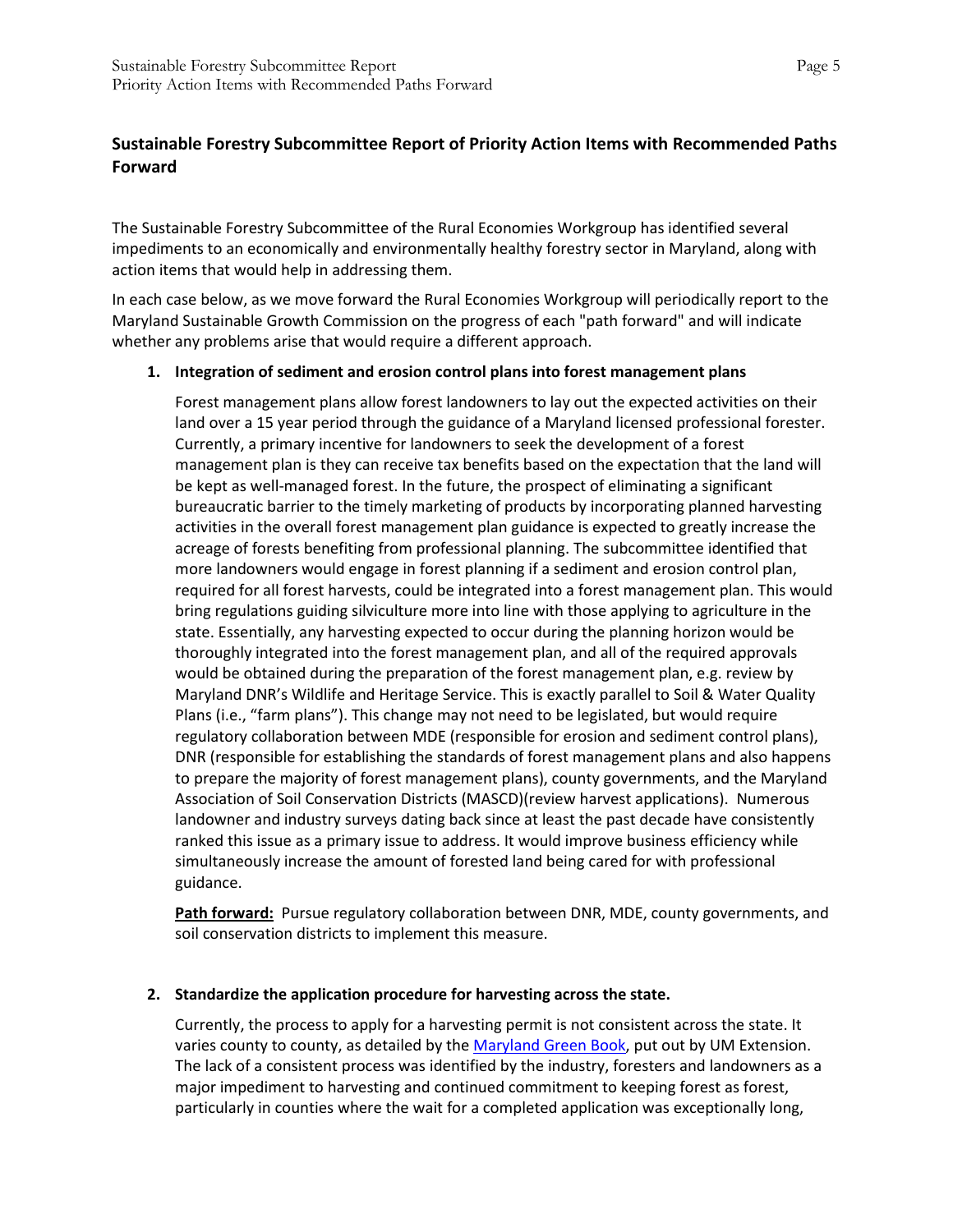costly, or cumbersome. We propose creating standard guidelines for applying for and obtaining a forest harvesting permit. The exact standardized process is to be determined but would likely build off of similar efforts partially attempted in the 1990s but failed to be completed due to staffing reductions at DNR and MDE.

**Path forward:** Pursue MACo, DNR and MDE collaboration to create a standard guideline for forest harvest applications to be recommended for all Maryland counties. This would be a nonregulatory, non-legislative approach.

## 3. **Expand the market for local wood through the following means:**

(a) make local wood the preferred building material for state construction projects (this might require working with the Maryland Green Building Council); (b) establish a "Buy Local" campaign by partnering with wood marketing programs (e.g. SUSTA) in a formal, deliberate, sustained and committed fashion to promote and market Maryland made wood products; (c) add an addendum to the state's building code allowing the appropriate use of local lumber.

**Path forward:** DNR and MDP will conduct research to determine the best approach for implementing this recommendation, including discussions with DHCD and the Maryland Green Building Council, and will bring that approach forward to the Growth Commission for its endorsement.

4. **Provide incentives**, such as tax credits, cost-share and/or technical assistance to developers or builders who install pellet stoves or wood chip boilers in new residential or commercial construction.

**Path forward:** DNR will initiate discussions with the Maryland Energy Administration and stakeholders to identify a legislative approach that all parties can agree to.

5. **Expand the Maryland Forests Products Utilization and Marketing Program** in support of private forest landowners and develop a robust plan addressing emerging opportunities such a biofuels and ecosystem services. To make this a success, ensure that Maryland's annual budget provides for both the University of Maryland Extension and DNR Forest Service to have a fulltime employee dedicated to forestry (language from the Sustainable Forestry Act of 2008 could be referenced to support this).

**Path forward:** DNR and the University of Maryland Extension will develop a budget proposal, supported at the top executive level in each organization, for consideration by the Governor's Office in their annual budget.

#### 6. **Establish a policy for forest cooperatives in Maryland.**

Maryland does not currently have a policy to govern potential forest cooperatives in the State. This was brought to light with the recent formation of a group of forest landowners in the Prettyboy Reservoir area of Baltimore Co. Forest cooperatives are advantageous to landowners as they allow small landowners to aggregate their resources (or needs) to capture economies of scale for management activities and harvests, and in some cases, marketing. Forest cooperatives have been successfully established in states like Massachusetts, Virginia, Florida, and Wisconsin, to name a few. The Mountain Loggers Cooperative Association is a long-lived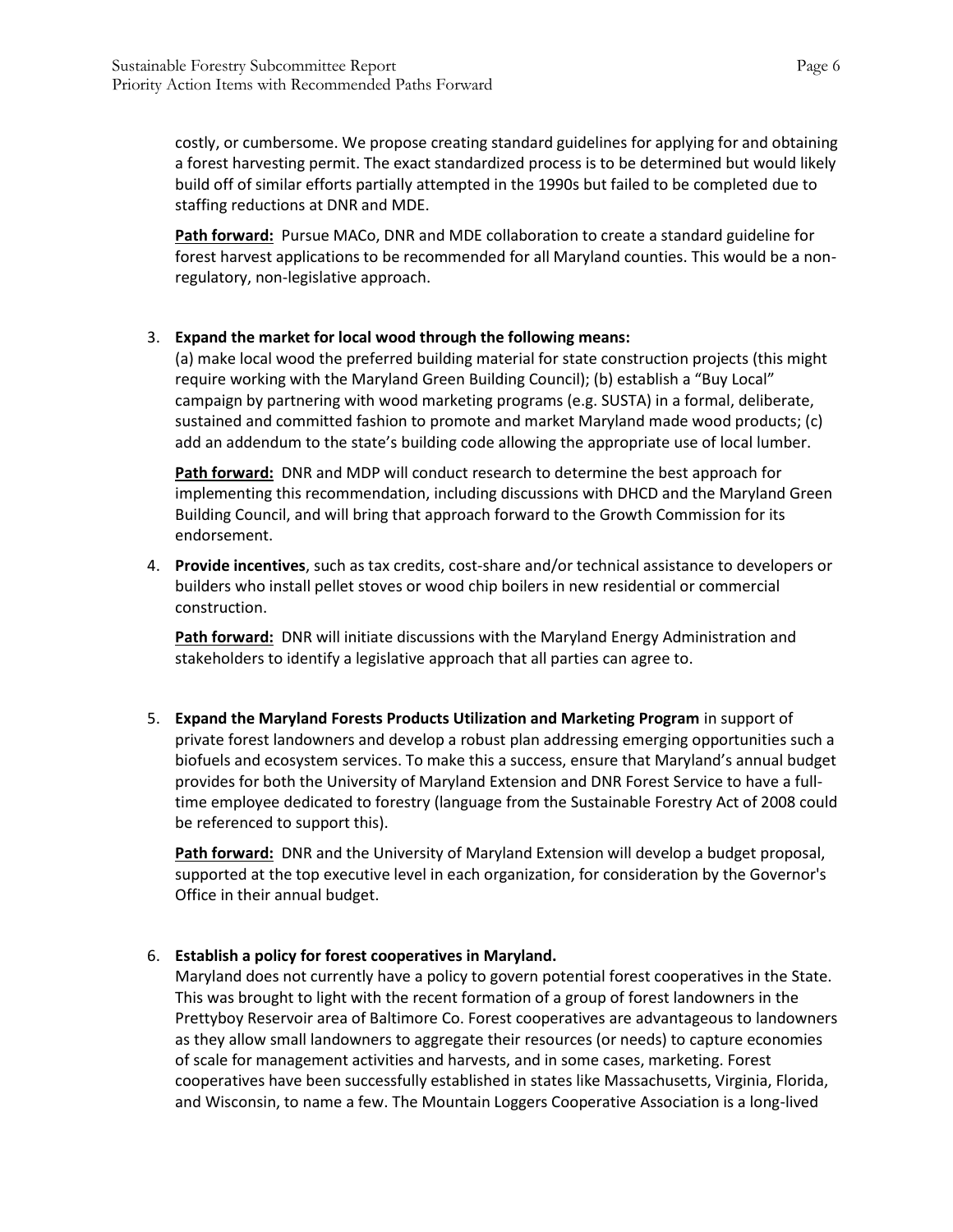successful "buyer's cooperative" serving logging business members in western Maryland, West Virginia and Pennsylvania. The proposed policy would encourage the voluntary creation of forestry cooperatives among landowners and allow them to apply jointly for forest harvest permits, grants, cost-share funds, and formulate a group forest management plan. This would expand access to timber products otherwise "locked up" in land tracts too small to efficiently operate, and would allow small landowners to collaborate with neighbors to achieve common forest improvements (e.g., thinning overcrowded woods to improve growth and quality or salvage harvesting due to insects and disease).

**Path forward:** DNR will collaborate with MDE to rewrite state policy governing applications for harvest permits, grants, cost-share funds, and forest management plans to allow for applications by a state sanctioned forest landowner cooperative. This will not require a regulatory or legislative approach.

7. **Provide a zero property tax for landowners enrolling 10 acres or more in an easement** that requires generating forest products on a 30-year term. Only properties in specific "working landscape" districts would qualify.

**Path forward:** DNR will initiate discussions with the Comptroller's Office and stakeholders to identify a legislative approach that all parties can agree to.

8. **Support markets for products using wood residues/by-products/waste** (e.g. wood plastic composites, structural lumber, fenestration components, signage, wood stove or boiler fuel pellets, feedstock for cellulosic ethanol production, wood waste from urban wood maintenance) and provide incentives to builders who use building materials made from locally sourced wood residue. To accomplish this, expand the Maryland Forests Products Utilization and Marketing Program to allow additional resources to be dedicated to market development for waste wood material, and provide a tax incentive to manufacturers and builders that use a certain percentage of waste wood materials in their operations.

**Path forward:** DNR, in collaboration with the Maryland Wood Energy Coalition, will pursue the same actions as under action items 5 and 7.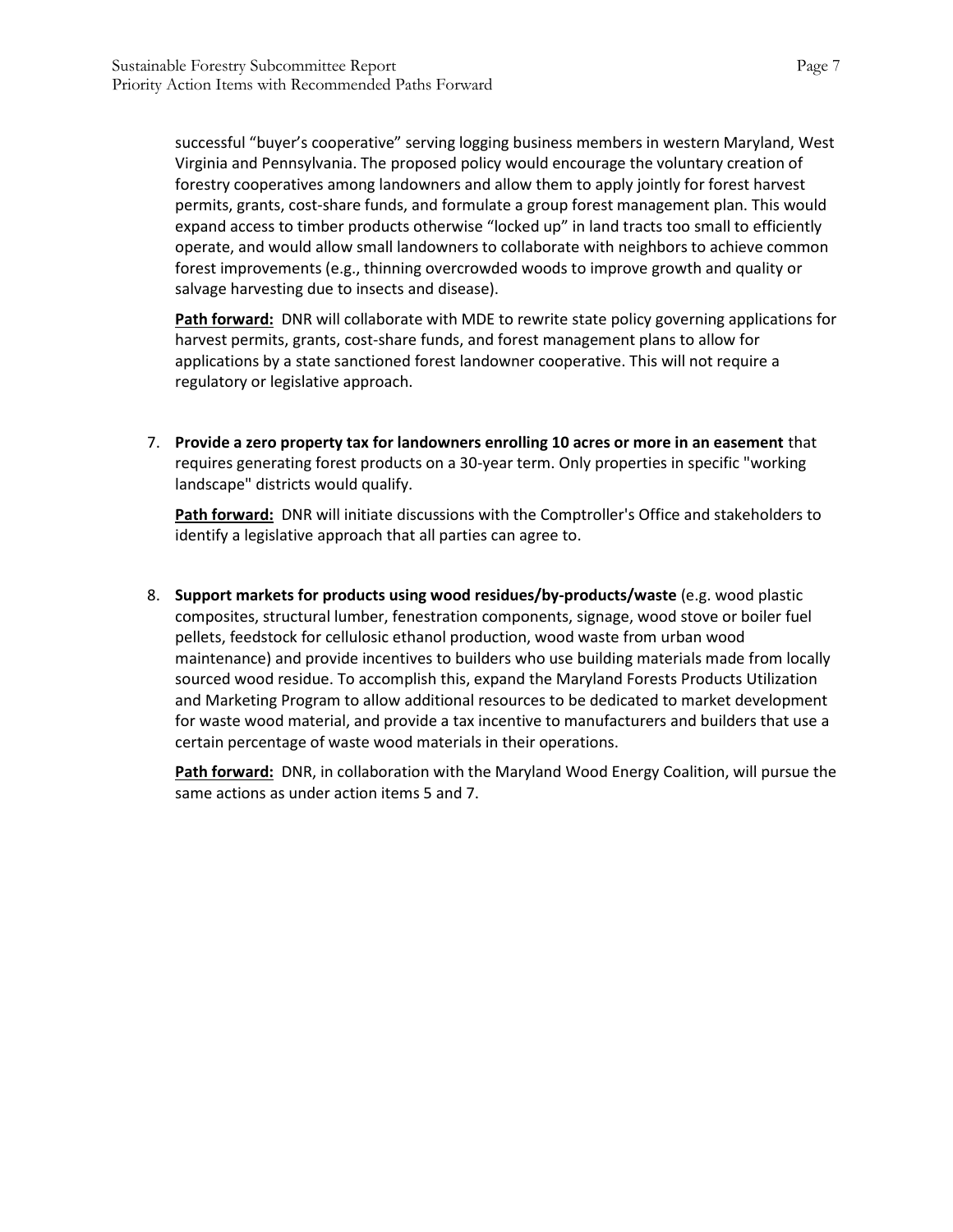#### **Climate Change Implications of the Sustainable Forestry Sub-Committee's Priority Action Items**

The Maryland DNR Forest Service has a vested interest in the role of forests in the global carbon cycle. Forests uptake and store more carbon than any other land use, and forest management practices are a significant component to mitigating statewide greenhouse gas emissions. The action items proposed by the Sustainable Forestry Sub-Committee have the potential to enhance carbon sequestration in MD forests by expanding the accessibility of professional forestry services to landowners with small landholdings [6], promoting forest land conservation through tax incentives [7], encouraging the use of sustainable forestry practices by streamlining and standardizing the permitting process of forest harvest [1-2], incentivizing renewable wood-energy [4-5], and promoting local markets for forest products [3, 8].

Forest conservation is one of the most cost-effective strategies to avoiding greenhouse emissions, yet deforestation continues to be a concern in Maryland. Across the state, forestland ownership is trending toward smaller (<10 acre) parcels that can be cost-prohibitive for forest management activities, and isolation from professional forestry services can prevent landowners from meeting land management goals. Limited access to forestry resources combined with high property values or commodity prices increases the risk of deforestation. However, forest cooperatives provide economic value to even small tracts of forest, which can reduce the risk of deforestation and even encourage reforestation. Creating a state-level policy for forest cooperatives is an important first step to expanding landscape-level forest conservation in the most developed regions of the state.

The current process to obtain a forest harvest permit creates uncertainty in the harvest design that can be detrimental to both the landowner and forest harvest operator during contract negotiations. Therefore, the current permitting process does not allow the financial market to fully reward forest conservation. The Sustainable Forestry Sub-Committee's recommendation to issue forest harvests permits as part of a state Forest Stewardship Plan minimizes this uncertainty by clearly identifying the forest harvest restrictions of an individual property (e.g., wetland areas) prior to any marketing of timber and subsequent contract negotiations. In addition, the certainty that the permit requirements will be reevaluated coincident with mandated reviews of Forest Stewardship Plans at least once every five years ensures that needed protections of special resources are kept up-to-date. This would eliminate unexpected limitations placed on timber harvests at time of contract negotiation and instead allow for advance planning and management, thereby improving overall management success of the forest.

Issuing forest harvest permits in conjunction with state Forest Stewardship Plans has additional benefits beyond forest conservation. Forest health is the foundation of a Forest Stewardship Plan, and by addressing a broad suite of forest health issues land managers have the greatest potential to optimize forest growth and, if desired, the production rate of forest products. Forest Stewardship Plans follow stringent verification protocols on 3-5 year cycles and implementation rates consistently exceed 95%. Therefore, there is a very high degree of confidence that increased program enrollment resulting from the incentive of a more efficient permitting process will positively impact carbon sequestration in MD forests. It is important to emphasize that this program also supports state goals for water quality and wildlife habitat, and increased participation will also benefit other natural resource sectors.

Since 85% of all forests in Maryland are owned by individuals and families, the collective decisions of private forest owners will ultimately determine the fate of forest carbon stocks. The Sustainable Forestry Sub-Committee's priority action items create attractive conditions to retain and seek professional care for private forests: key strategies for sequestering carbon. If fully enacted, the suite of recommendations has great potential to both positively reinforce the market-based incentives of forest conservation and significantly advance carbon sequestration in Maryland.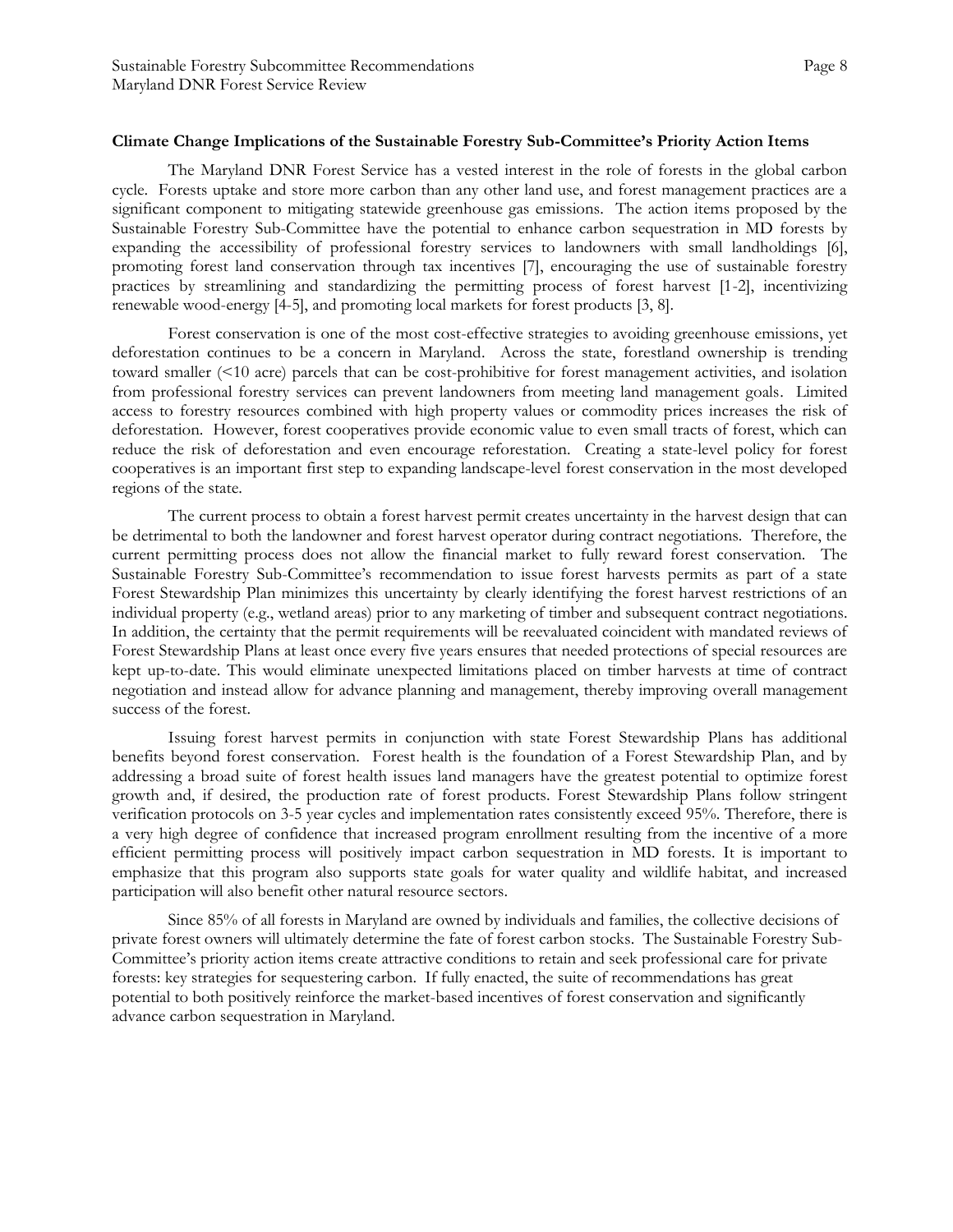

September 28, 2015

[Address of Agency/Organization listed in Work Plan]

Re: Request for Assistance

Dear [Lead of Agency/Organization]:

The Maryland Sustainable Growth Commission at its September 28, 2015 meeting expressed its support to implement the work plan of the Sustainable Forestry Subcommittee of the Rural Economies Workgroup, as described in the attached Report of Priority Action Items with Recommended Paths Forward (July 17, 2015).

Your [agency/organization] is listed as having a key role in this work plan. Through this letter, as Chair of the Commission, I am requesting your organization's participation in the implementation of the Sustainable Forestry Subcommittee's work plan. [Subcommittee member] has been an active member of the Sustainable Forestry Subcommittee representing your [agency/organization], and the Commission is requesting your continued support on the Sustainable Forestry Subcommittee. Please indicate whether [Subcommittee member] will be your lead for this effort or whether you would like to designate a different lead from your [agency/organization]. **Please contact Elliott Campbell, Ph.D., Maryland Department of Natural Resources at elliott.campbell@maryland.gov or 410.260.8073 to provide this information.** 

Moving forward, the Rural Economies Workgroup will provide annual reports to the Maryland Sustainable Growth Commission on our collective progress in implementing the Workgroup's Subcommittee work plans. [Commission member] currently represents your [agency/organization] on the Maryland Sustainable Growth Commission. We look forward to working with you, [Commission member] and your designated Sustainable Forestry Subcommittee lead to inform the Workgroup's annual reports with details of your [agency/organization]'s work plan implementation efforts.

If you have any questions, please feel free to contact me directly by e-mail at laria@ballardspahr.com or 410.528.5506.

Sincerely,

Jon Laria, Chair

*(Please note: This letter will be adjusted slightly for agencies/organizations without representatives on the Sustainable Forestry Subcommittee and/or the Maryland Sustainable Growth Commission.)*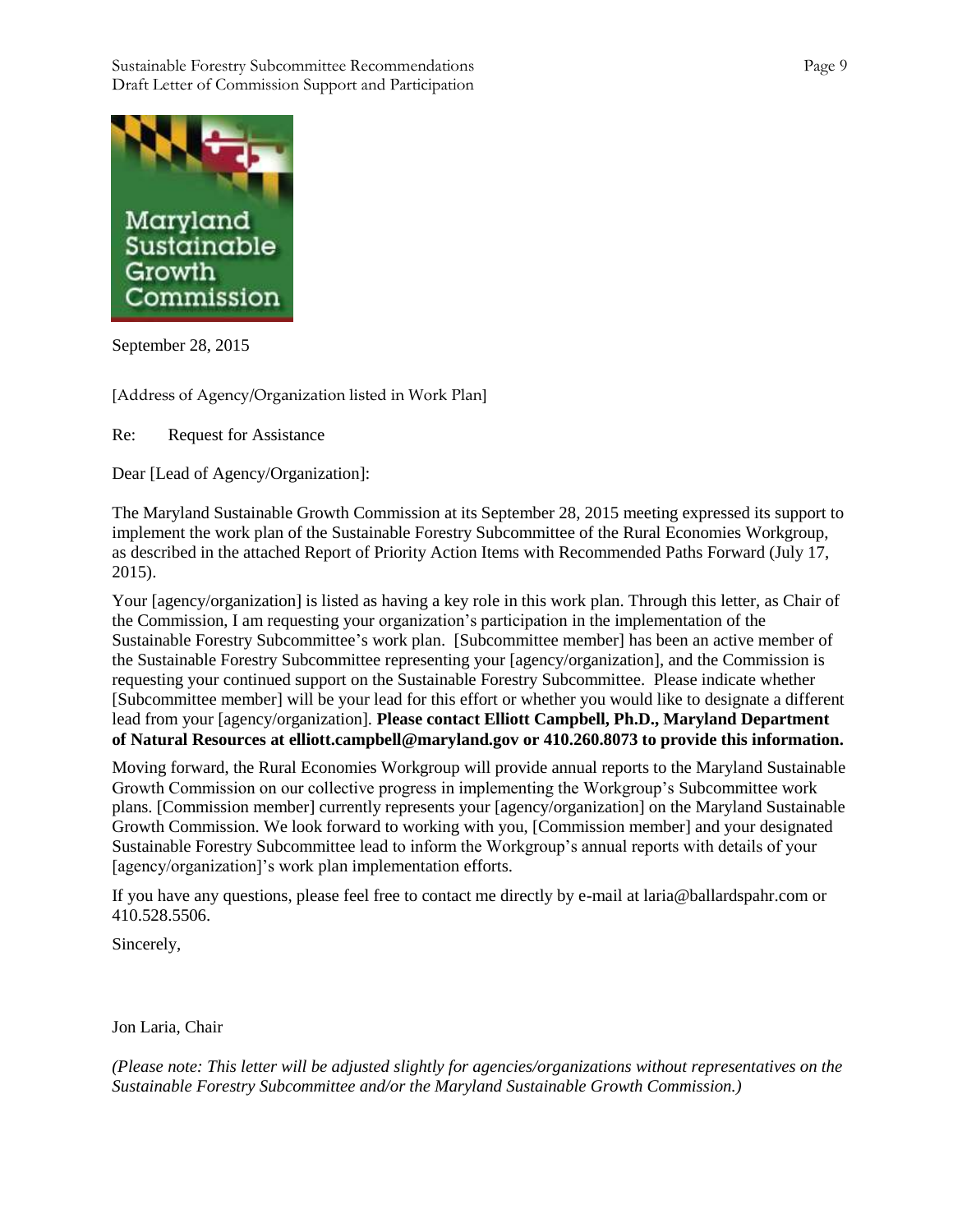#### Land Preservation Recommendations Page 10 Draft Commission Letters on Land Preservation



September 28, 2015

Honorable Larry Hogan Governor, State of Maryland 100 State Circle Annapolis, MD 21401

Dear Governor Hogan:

We hope this letter finds you in good spirits and making further progress in your recovery.

The Maryland Sustainable Growth Commission is pleased to submit to you the following recommendation for enhancing rural economies all over Maryland. We are also pleased to note that this step does not require new legislation or additional funding.

What we recommend is that the elected leaders of State government expand their understanding of land preservation to include an idea that is becoming increasingly evident **that land preservation is economic development** and, in addition to the many other benefits it provides, it makes fiscal sense.

Fortunately Maryland has an existing program that is already hard at work. The Real Property Transfer Tax funds the critical land preservation programs that fuel the rural economy. Full funding of this dedicated fund will enable all the programs that benefit from this fund to meet their goals and ensure that our rural areas thrive.

For many years rural land was considered "leftover space" that should be developed when the time came. We now know that preserved land—unlike most residential development—provides more in tax revenue than it receives in services. More important, many businesses depend upon an agricultural and forested land base; value-added products made from agricultural and forest products provide a substantial area for economic growth.

An important component of a vibrant rural economy is the recognition from the Governor and General Assembly that full funding for land preservation is good policy AND essential to rural resource-based economic development, and that preservation costs less than providing public services to rural land after it is developed.

Thank you very much for your consideration of this essential rural economic development strategy. We appreciate your continued support in this effort.

Sincerely,

Jon Laria, Chair